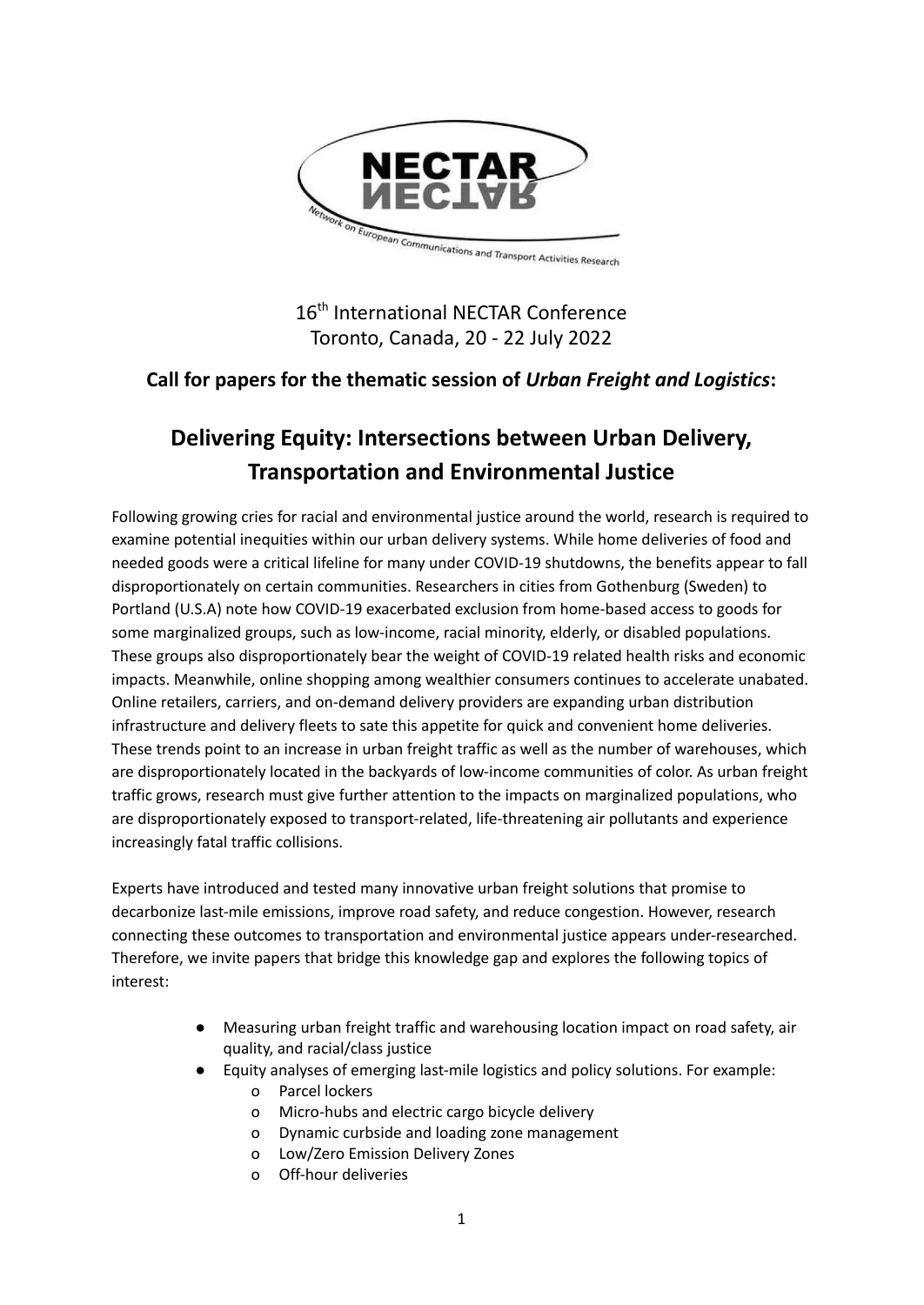- o Advanced urban delivery vehicle and digital technology (e.g., connected and automated vehicles and drones)
- Exploring barriers, solutions, and metrics to measure and improve home-based accessibility (HBA) for vulnerable populations, e.g., low-income populations, seniors, women, and people with disabilities and illnesses.
- Integrated planning between sustainable passenger and urban freight systems.
- The political-economy of online retail and last-mile delivery sector, including gig-based delivery models, analyzing implications for economic development and labor.

Deadline for abstract submission: February 28, 2022. Abstracts should be submitted electronically, using the form available on the conference website and following the instructions found there:

#### <https://nectar2022.artsci.utoronto.ca>

A copy of the abstract should also be sent to **Cathy Macharis** ([Cathy.Macharis@vub.be](mailto:Cathy.Macharis@vub.be)) and **Travis Fried** ([tfried3@uw.edu\)](mailto:tfried3@uw.edu)

#### **Criteria for acceptance**

Criteria for acceptance are scope, scientific quality, NECTAR membership and the possibility to fit the presentation in a coherent conference session. We allow one paper presentation per participant. The number of participants of this thematic cluster session will be limited to 8. Abstracts out of scope for the thematic session can be transferred to a general sessions of the conference.

#### **Venue**

The NECTAR conference will be organized by the University of Toronto and hosted on its downtown St. George campus. Founded by royal charter in 1827, the University of Toronto is Canada's largest and top-ranked university, located in a growing global city with direct air connections to over 60 countries.

#### **Participation and NECTAR membership**

Registration, meals, and accommodation for one night will be offered to NECTAR members, for only one author per paper. One night of hotel accommodation will be offered to participants who have confirmed their participation before May 31, 2022. One night of hotel accommodation might be charged in case of late cancellations. All practical details will be communicated through the conference website. In order to participate in the conference, a consecutive and current two-year NECTAR membership is necessary (2021-2022). Non-members can find details of how to join the association on the "Membership" page of NECTAR's website: [www.nectar-eu.eu/membership](http://www.nectar-eu.eu/membership)

#### **COVID-19 considerations**

For most travelers, entry into Canada requires proof of full vaccination. In addition, the University of Toronto requires proof of full vaccination for many activities that occur on campus. Please refer to the NECTAR 2022 conference website for up-to-date COVID-19 related requirements.

#### **Important dates:**

Abstract submission: February 28, 2022. Notification of acceptance: March 31, 2022 Confirmation of attendance: May 31, 2022